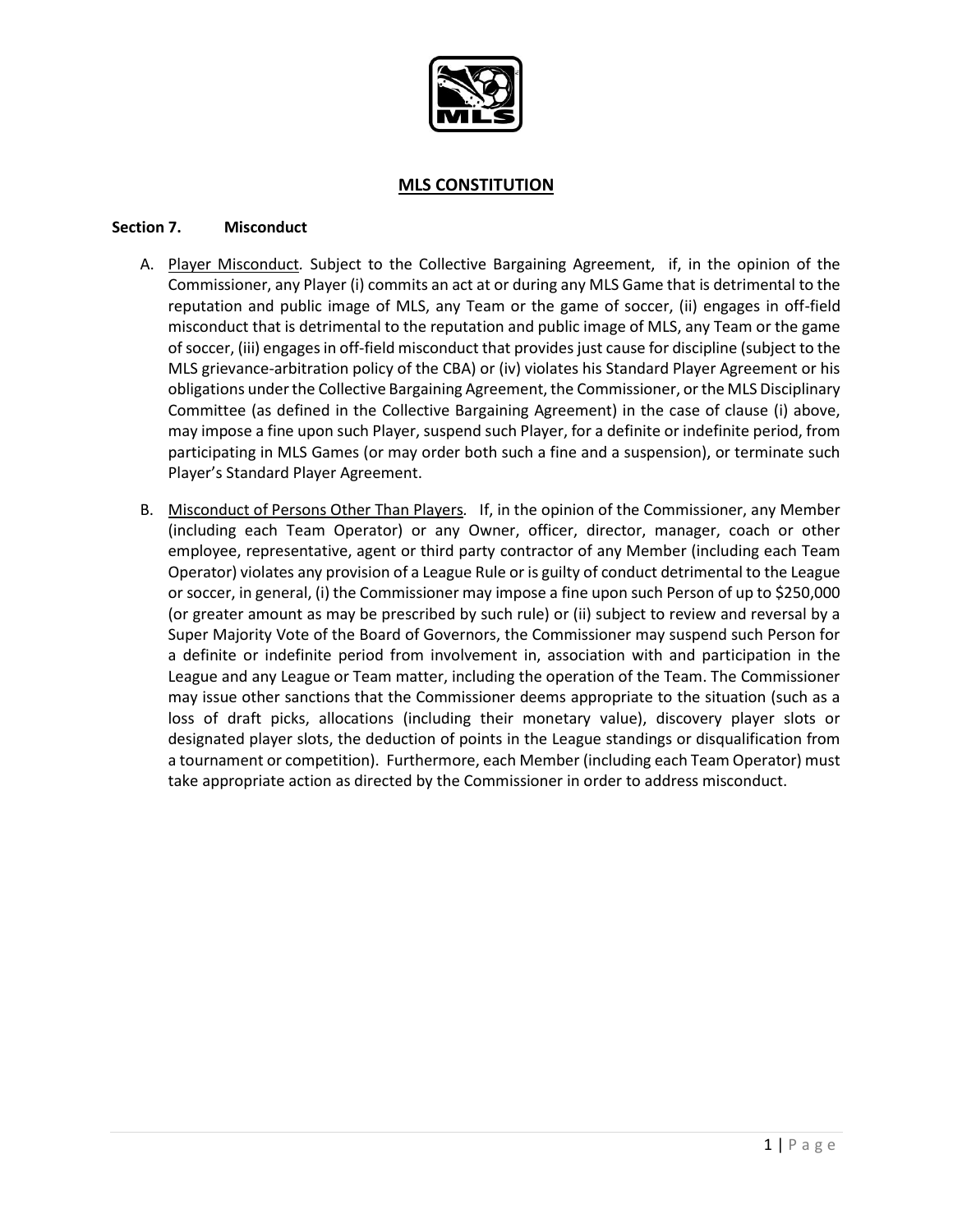

# **MLS SUBSTANCE ABUSE AND BEHAVIORAL HEALTH PROGRAM AND POLICY**

## **Section V. VIOLATION OF SABH POLICY/ENTRANCE INTO THE SABH PROGRAM; Subsection A. Violation of SABH Policy**

A Player shall be determined to violate the SABH Policy as follows: (i) through receipt of a Verified Positive (as defined below), (ii) use or possession of any controlled substance without a prescription, (iii) abuse of a prescription drug, (iv) use of alcohol on work premises or reporting to work under the influence of alcohol or otherwise being affected at work by the consumption of alcohol, (iv) use or possession of Illegal Substances (as defined below), (v) use or possession of Performance Enhancing Substances (as defined below), (vi) violation of criminal law (other than traffic related misdemeanors, littering, jaywalking, and other similar offenses), (vii) domestic violence, (viii) illegal or excessive gambling, (ix) other behavioral health conditions as set forth in Section VI.E. below (together "SABH Policy Violations" or individually a "SABH Policy Violation").

## **Section VI. PROHIBITED SUBSTANCES/ACTIVITIES; Subsection E. Behavioral Health**

Pursuant to the SPA, at all times during his employment, a Player is required to comport and conduct himself, both on and off the field, to a high standard of honesty, fair play and sportsmanship and in a manner befitting his position as a representative and promoter of soccer and MLS and to comply with all applicable laws. Violation of criminal law (other than traffic related misdemeanors, littering, jaywalking, and other similar offenses), domestic violence, illegal or excessive gambling and the like are activities deemed to violate the SPA. If there is reason to believe that the Player's conduct is related to a behavioral health problem, then the SABH Program Professionals may, in their sole and absolute discretion, perform an Assessment and, if necessary, enter the Player in the treatment phase of the SABH Program.

#### **Section X. DISCIPLINE**

Discipline for Players for substance abuse and behavioral health violations is separated into two categories: (i) discipline for violations of the SABH Policy that require entrance into the treatment phase of the SABH Program, and (ii) discipline for violations of the SABH Policy that do not require entrance into the treatment phase of the SABH Program. All discipline will be determined and imposed by MLS, in its sole and absolute discretion consistent with the SABH Program and the CBA. The degree of discipline shall depend upon the nature and severity of the violation.

As set forth in Section V (except for those Performance Enhancing Substance SABH Policy Violations set forth in Section V), the SABH Program Professionals, in their sole and absolute discretion shall determine if a violation of the SABH Policy requires entrance in the treatment phase of the SABH Program. If a Player is entered into the treatment phase of the SABH Program, all treatment decisions will be determined by the SABH Program Professionals, in their sole and absolute discretion.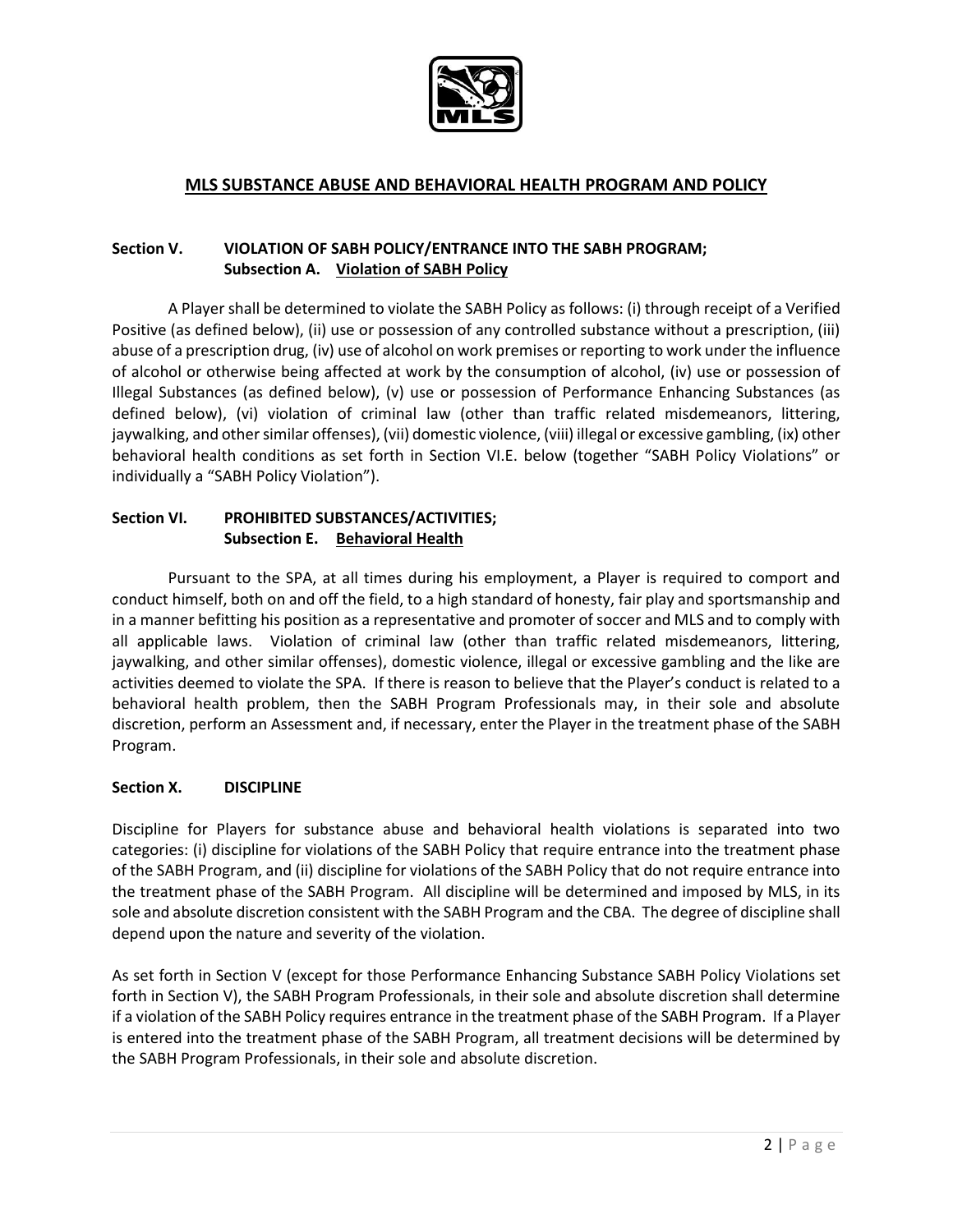

## **A. Discipline for Players in Treatment Phase of SABH Program**

To ensure compliance with any treatment and aftercare prescribed by the SABH Program Professionals or set forth in an aftercare plan or similar arrangement, the SABH Program Professionals may advance the treating Player one "stage" in the program, thereby subjecting the player to additional disciplinary action or sanctions. However, short of advancing a Player one "stage" in the schedule of disciplinary action, the SABH Program Professionals may also recommend fines and suspensions no greater than those set forth in the next "stage" for Players who fail to comply with the treatment and aftercare program.

- 1. No Penalty. If a Player voluntarily seeks treatment for the use of a Prohibited Substance or alcohol abuse or other behavioral health problem and such treatment, as determined by the SABH Program Professionals, is on an outpatient basis only (i.e., the Player is not treated in an in-residence setting), the Player shall continue to be paid his full MLS salary. No penalty of any kind shall be imposed as long as he follows his prescribed treatment and aftercare program and such treatment shall remain confidential and shall not be disclosed pursuant to Section XII.B.
- 2. Stage One. A Player who voluntarily seeks treatment for the use of a Prohibited Substance or alcohol abuse or other behavioral health problem and whose initial treatment is on an inresidence basis shall be placed in Stage One. A Player with a Verified Positive for a non-Performance Enhancing Substance shall be also be placed in Stage One. Such a Player shall continue to be paid his full MLS salary and shall have no penalty imposed on him so long as he fully complies with his prescribed treatment and aftercare program. If a Player does not fully comply with his prescribed treatment and aftercare program, as set forth below, he may be advanced to Stage Two and the League may fine or suspend the Player (with or without pay). If the Player is suspended, he shall be eligible for reinstatement upon the recommendation of the SABH Program Professionals after consultation with the Commissioner or his designee, although reinstatement is not assured. Reinstatement may only be granted by MLS. Such treatment and/or Verified Positive may be disclosed pursuant to Section XII.
- 3. Stage Two. A Player who in the sole and absolute discretion of the SABH Program Professionals violates his Stage One treatment or aftercare program may be advanced to Stage Two. A Player with a Verified Positive for a non-Performance Enhancing Substance may also be initially placed in Stage Two, in the sole and absolute discretion of the SABH Program Professionals. The SABH Program Professionals may, without limitation, consider the following factors to initially place a Player in Stage Two: (i) number of pervious Verified Positives, (ii) severity of the Player's problems, (iii) non compliance with therapy or aftercare recommendations. A Player in Stage Two shall be suspended without pay during the active phase of his treatment and shall be eligible for reinstatement upon the recommendation of the SABH Program Professionals after consultation with the Commissioner or his designee, although reinstatement is not assured. Reinstatement may only be granted by MLS. During a Player's suspension, he may receive a stipend to meet certain basic living expenses, the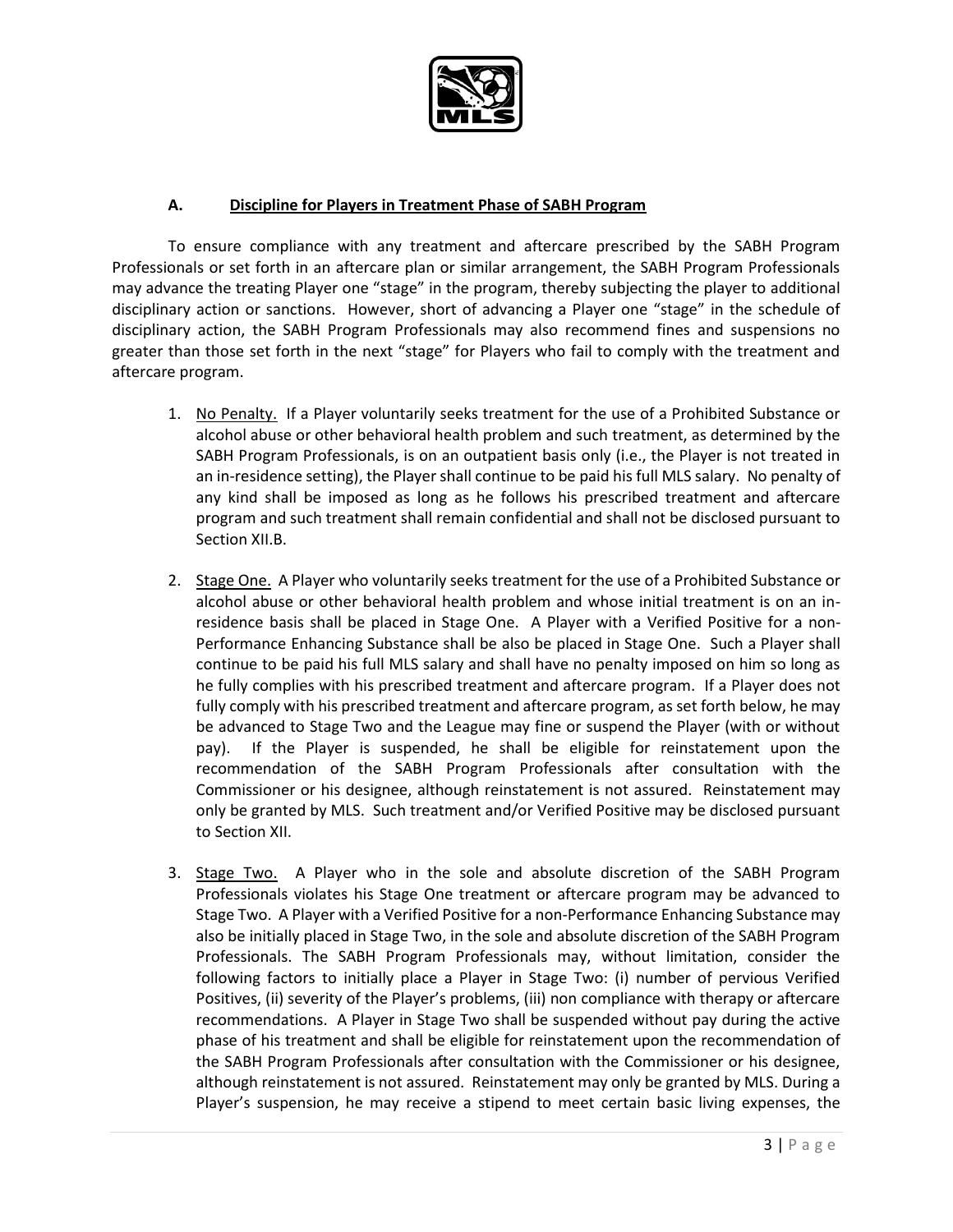

amount of which shall be determined by MLS in consultation with the SABH Program Professionals and the Union. Stage Two treatment, Stage advancement and/or Verified Positive may be disclosed pursuant to Section XII.

- 4. Stage Three. A Player who in the sole and absolute discretion of the SABH Program Professionals violates his Stage Two treatment and/or who requires a third in-residence treatment may be advanced to Stage Three. Such Player shall be suspended without pay for not less than six calendar months. It is understood that it is not advisable for Players in Stage Three to return to play just before or during the playoffs. Such a Player shall be eligible for reinstatement upon the recommendation of the SABH Program Professionals following consultation with the Commissioner or his designee although reinstatement is not assured. Reinstatement may only be granted by MLS. During a Player's suspension, he may receive a stipend to meet certain basic living expenses, the amount of which shall be determined by the SABH Program Professionals in consultation with MLS and the Union. Stage Three treatment, Stage advancement and/or Verified Positive may be disclosed pursuant to Section XII.
- 5. Tolling of the MLS Standard Player Agreement. MLS, in its sole and absolute discretion, may toll the term of a Player's MLS Standard Player Agreement for the length of such Player's suspension pursuant to this SABH Policy if such suspension exceeds sixty (60) days.
- 6. Refusal to Treat. In the event a Player refuses to participate in treatment as recommended by the SABH Program Professionals, such Player shall immediately, in MLS's sole and absolute discretion, be subject to Discipline as set forth in Section X.B. below (i.e., the League, in its sole and absolute discretion, may fine and/or suspend the Player with or without pay or terminate the Player's SPA.

## **B. Discipline for Players Not in Treatment Phase of the SABH Program**

A Player who violates the SABH Policy but who (i) in the sole and absolute discretion of the SABH Program Professionals or (ii) in the sole and absolute discretion of the League for those specific Performance Enhancing Substance SABH Policy Violations set forth in Section V.C. does not require entrance into the treatment phase of the SABH Program may be disciplined by MLS as follows.

- 1. Performance Enhancing Substances. For a Player (i) with a Verified Positive for a Performance Enhancing Substance (including a first Verified Positive), or (ii) in possession of a Performance Enhancing Substance, the League, in its sole and absolute discretion, may impose discipline up to and including, without limitation, fines, suspension (with or without pay), and/or termination of the Player's SPA.
- 2. Other Violations. A Player who otherwise violates the SABH Policy may be disciplined for just cause pursuant to the CBA.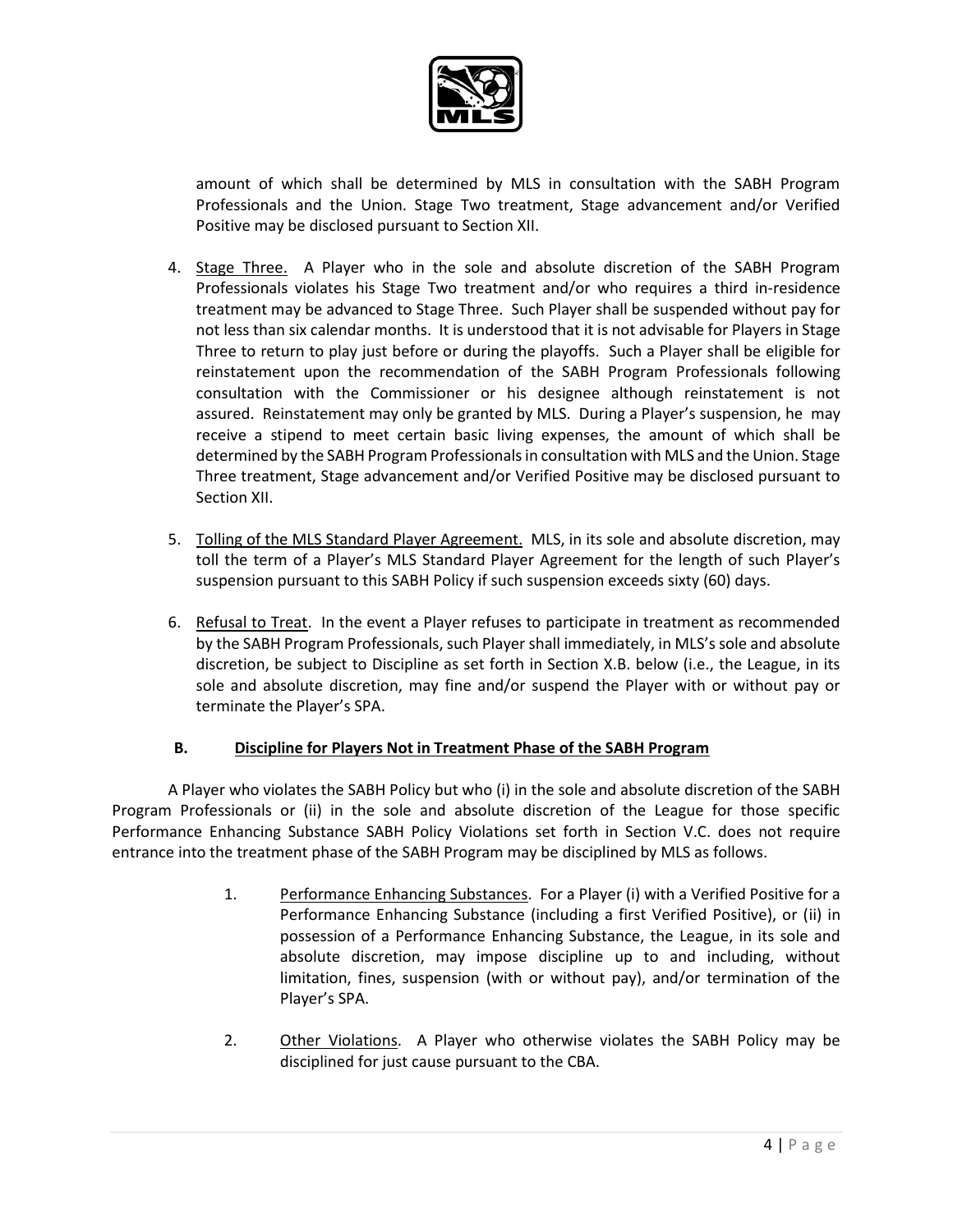

# **MLS COLLECTIVE BARGAINING AGREEMENT**

### **Section 20.2(ii): Off-Field Misconduct Detrimental to the Reputation and Public Image of MLS**

- (a) In the event that the Commissioner or his designee determines that alleged off-field conduct is detrimental to the public image and/or reputation of MLS, the Team and/or the game of soccer, the incident and the discipline to be imposed, if any, shall be considered and decided by the Commissioner or his designee (who may terminate an SPA or impose a fine and/or suspension, with or without pay, or other lesser discipline in lieu of termination);
- (b) Without limitation to Section 20.2(ii)(a), above, and other provisions of this CBA regarding termination of an SPA, the Commissioner may terminate an SPA (or impose a fine and/or suspension, with or without pay, or other lesser discipline in lieu of termination) at any time without further obligation on either party to the SPA, upon twenty-four (24) hours' written notice to the Player and the Union, for any of the following reasons:
	- (i) if the Player violates MLS's Substance Abuse and Behavioral Health ("SABH") program or is subjected to any penalties for testing positive for a banned substance, for noncompliance, or for refusal to submit to a drug test as required under the SABH program;
	- (ii) if the Player bets, or has offered or attempted to bet, money or anything of value on the outcome of any game participated in by any Team which is a member of MLS, or by any MLS Players, or on games of the U.S. National Team;
	- (iii) if the Player receives a payment in cash or in kind, from, or enters into any agreement with, the Team Operator or a Related Entity of the Team Operator or a third party acting in association with the Team Operator, that materially contravenes the restrictions on such Player contained in Section 6 of his SPA;
	- (iv) if the Player is involved in any attempt to fix, throw or improperly affect the outcome of any MLS or U.S. National Team game;
	- (v) if the Player is involved in the giving or offering of any bribe that involves, or gambles on, the outcome of any MLS game;
	- (vi) if the Player has knowledge of, but fails to report to MLS or the Team any attempt by any person to give or receive a bribe that involves, or to fix, throw or improperly affect the outcome of, any MLS game;
	- (vii) if the Player engages in a course of deliberate insubordination or a single egregious act of insubordination;